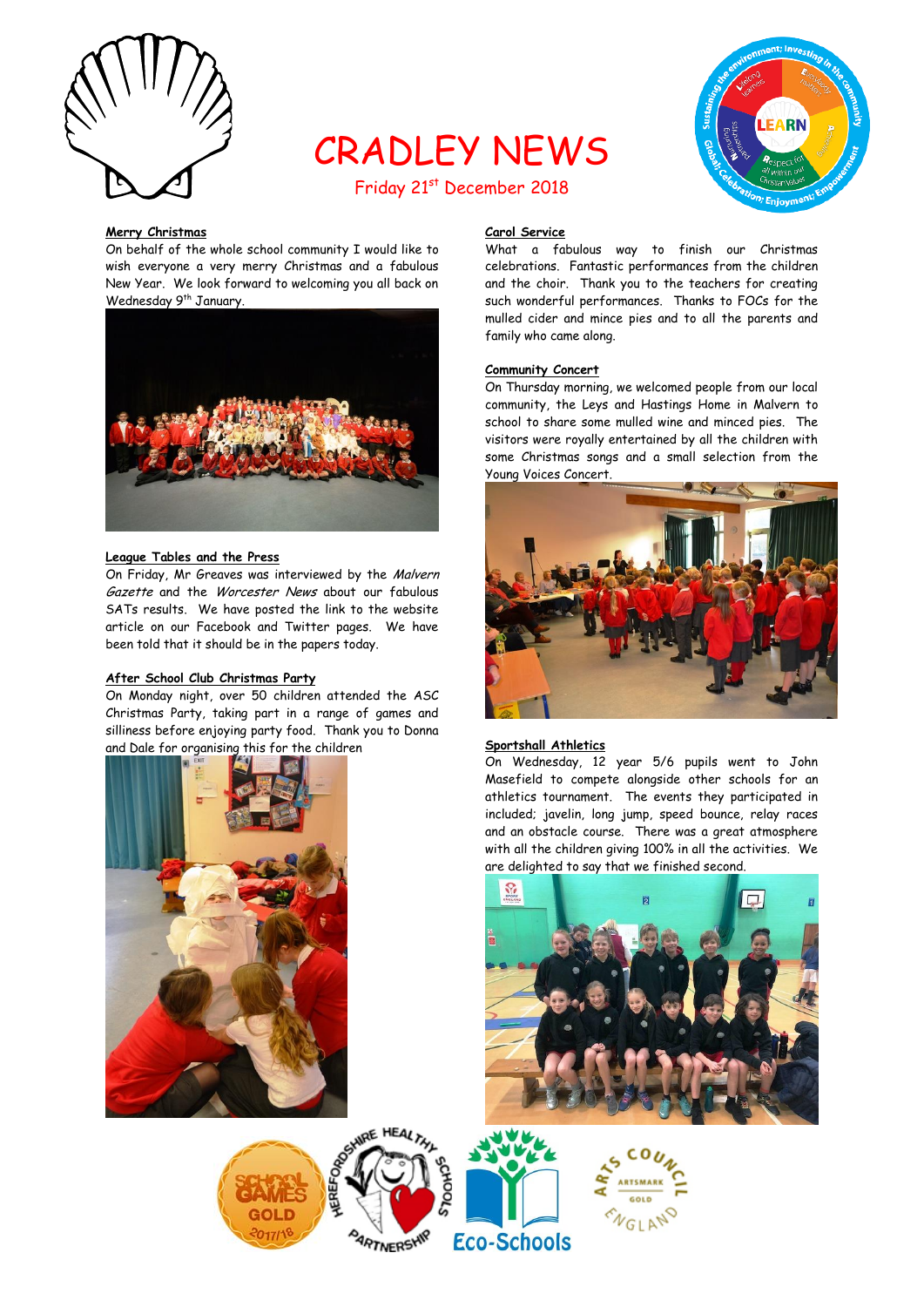#### **Black Pepper Lunches Spring Booking**

We have been absolutely delighted by the quality and the increase in numbers of children that are having school dinners, so a big thank you to Mark and Dave for their fantastic service. The booking portal for Spring lunches opens on Saturday 22nd December.

#### **Christmas Lunch and Father Christmas Visit**

On Wednesday, we had a wonderful Christmas Lunch with all 112 children including Nursery, eating in the school hall together. We then welcomed a special visitor who arrived in style and was accompanied by a small fourlegged friend. Thank you to FOCS for organising his visit.









The last Autumn visit from the Open the Book team found Class 3 in the starring roles telling the story of

#### **Inset Day**

**Open the Book**

the Nativity.

A date for your 2019 diary: school will be closing on Friday 8<sup>th</sup> February from 12pm. Four local schools are joining together to allow all our staff to undertake training from an international expert in attachment disorders. We hope that this gives you enough notice to make alternative arrangements for that afternoon.

#### **FOCS - Friends of Cradley School**

A date for your diaries: please join us for the next FOCS meeting on the first Friday of the new term  $(11<sup>th</sup>)$ January) at The Red Lion Pub, 7.30pm. We are already booked in, so what a great opportunity to get together, and support the school and local landlords Viki and Steve at the same time! The school Disco will be fast approaching so the more the merrier, to lighten the load and make it fun to organise.

The Autumn term has certainly kept us all busy at FOCS and we're delighted to tell you that the Christmas Fair last week got a big thumbs-up from the children and raised over £600.

Grace Lyndon, our Chair, would like to say a big thank you to all those who supported the event. It's tricky to mention everyone, but there are special mentions for some key people: Mel and the team who made a fabulous grotto, and of course Santa who was great at his ho ho ho's; all those fabulous parents, grandparents and children for their time and dedication; to Roger and Dara Brett who put on a great spread to suit all dietary requirements; all the setter-uppers and closing-downers, who did such a fab job. A thank you also goes to Sarah Jeffries who did a lot of the organising in the last week after a meeting of just two attendees - Sarah was a blessing. Thank you to those who purchased goods at the last minute and wrapped them (some at unearthly hours), and to Judi and Jan of Cradley Village Hall committee who donated over 100 prizes for our lucky dip, which went down an absolute treat! For the artistic input on posters, signs and stall names (Bernie and Rich), the tombola ladies, mugs and sand stall, tattoos, face